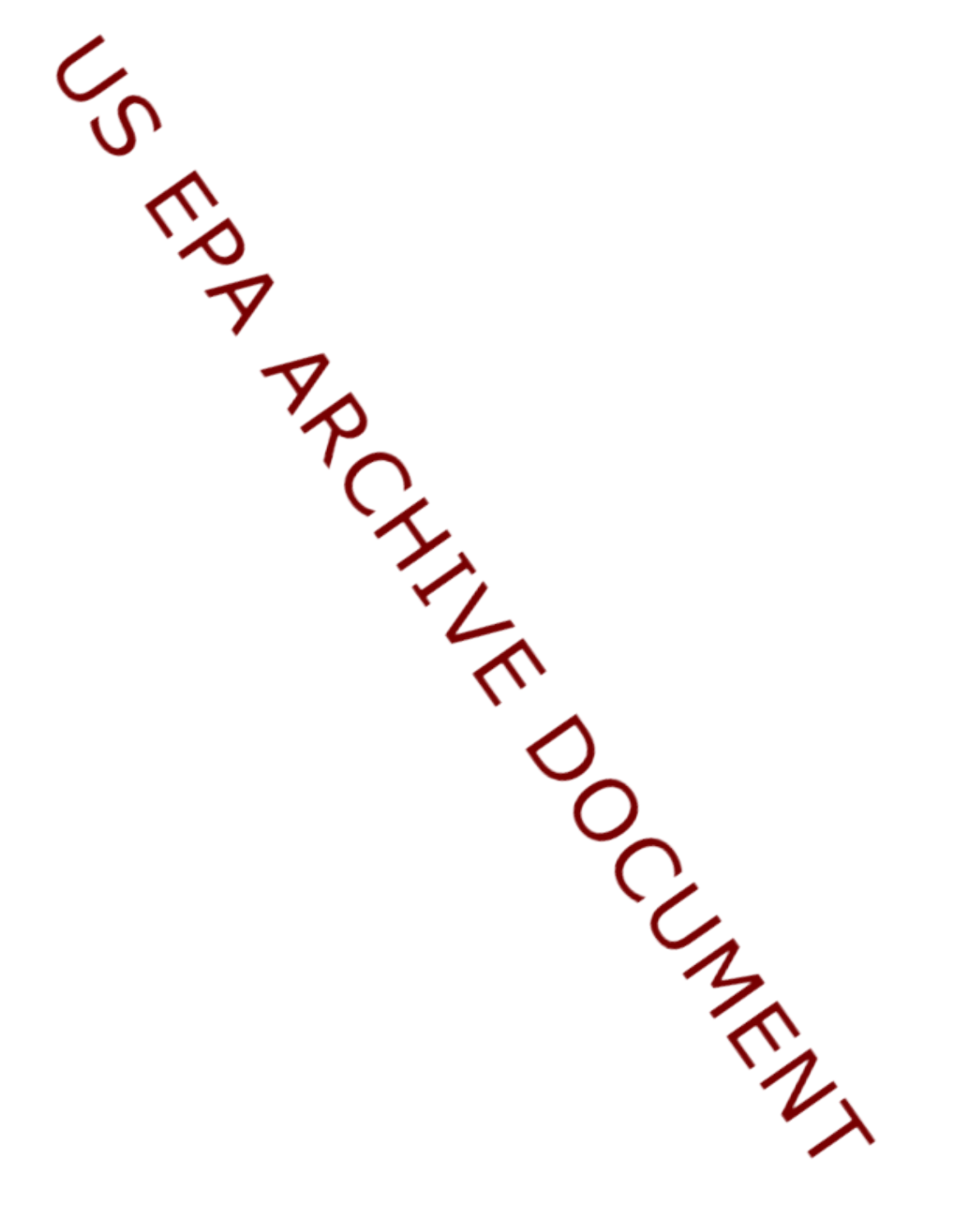# **Technical Factsheet on: LEAD**

# [List of Contaminants](http://www.epa.gov/safewater/hfacts.html)

### As part of the Drinking Water and Health pages, this fact sheet is part of a larger publication: **National Primary Drinking Water Regulations**

### **Drinking Water Standards**

MCLG: zero Action Level: > 0.015 mg/L in more than 10 percent of tap water samples HAL(child): none

## **Health Effects Summary**

 Acute: Lead can cause a variety of adverse health effects in humans. At relatively low levels of exposure, these effects may include interference with red blood cell chemistry, delays in normal physical and mental neurobehavioral development, may occur at blood lead levels so low as to be essentially without a development in babies and young children, slight deficits in the attention span, hearing, and learning abilities of children, and slight increases in the blood pressure of some adults. It appears that some of these effects, particularly changes in the levels of certain blood enzymes and in aspects of children's threshold.

Chronic: Chronic exposure to lead has been linked to cerebrovascular and kidney disease in humans.

Cancer: Lead has the potential to cause cancer from a lifetime exposure at levels above the action level.

#### **Usage Patterns**

 85% of the primary lead is produced domestically and 40-50% is recovered and recycled. Eighty eight Lead is the fifth most important metal in the USA economy in terms of consumption. Of this approximately percent of the lead mined in the US comes from seven mines in the New Lead Belt in southeastern Missouri; the rest coming from eight mines in Colorado, Idaho, and Utah. Three of the six USA lead smelters are from this region, the others are located in Idaho, Montana, and Texas.

#### **Release Patterns**

Lead occurs in drinking water from two sources: (1) Lead in raw water supplies, i.e., source water or distributed water, and (2) corrosion of plumbing materials in the water distribution system (corrosion byproducts). Most lead contamination is from corrosion by-products.

 Occurrence in Source Water and Distributed Water. Based on a variety of water quality surveys, EPA now leaving the treatment plant with lead levels greater than 0.005 mg/L These two sources together indicate distribution system with lead levels greater than 0.005 mg/L. These systems serve less than 3 percent of estimates that approximately 600 groundwater systems and about 215 surface suppliers may have water that less than 1 percent of the public water systems in the United States have water entering the people that receive their drinking water from public water systems.

 From 1987 to 1993, according to the Toxics Release Inventory lead compound releases to land and water largest direct releases to water occurred in Ohio. totalled nearly 144 million lbs., almost all of which was to land. These releases were primarily from lead and copper smelting industries. The largest releases occurred in Missouri, Arizona and Montana. The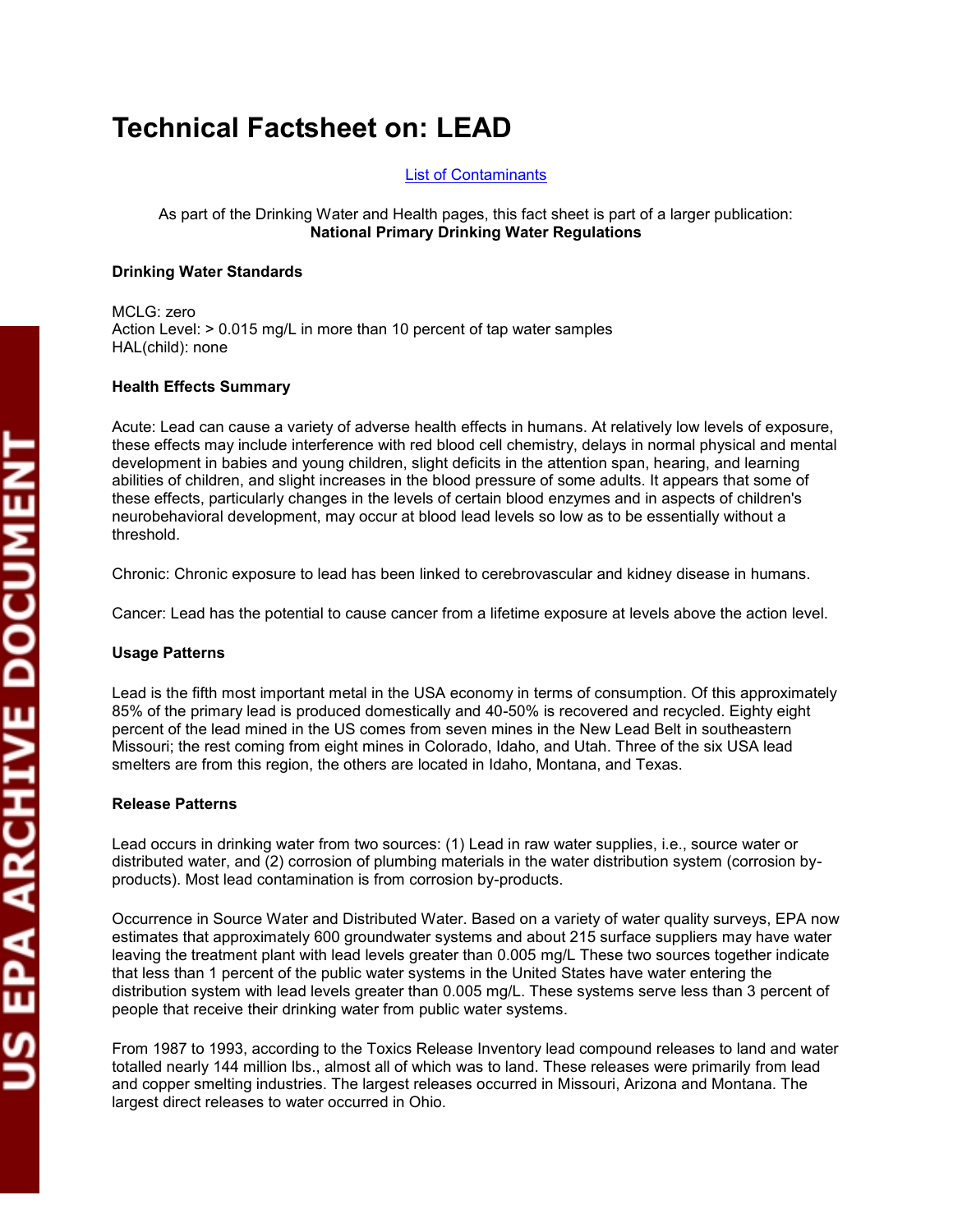Occurrence as a Corrosion By-Product. Lead in drinking water results primarily from corrosion of materials located throughout the distribution system containing lead and copper and from lead and copper plumbing materials used to plumb public- and privately-owned structures connected to the corrosion, how long the water is in contact with the lead containing surfaces, and how corrosive the water distribution system. The amount of lead in drinking water attributable to corrosion by-products depends on a number of factors, including the amount and age of lead and copper bearing materials susceptible to in the system is toward these materials.

 The potential sources of lead corrosion by-products found in drinking water can include: Water service mains (rarely), lead goosenecks or pigtails, lead service lines and interior household pipes, lead solders and fluxes used to connect copper pipes, alloys containing lead, including some faucets made of brass or bronze.

 estimates that there are about 10 million lead service lines/connections. About 20 percent of all public Most public water systems serve at least some buildings with lead solder and/or lead service lines. EPA water systems have some lead service lines/connections within their distribution system.

 The amount of lead in drinking water depends heavily on the corrosivity of the water. All water is corrosive to metal plumbing materials to some degree, even water termed noncorrosive or water treated to make it less corrosive. The corrosivity of water to lead is influenced by water quality parameters such as pH, total alkalinity, dissolved inorganic carbonate, calcium, and hardness. Galvanic corrosion of lead into water also occurs with lead-soldered copper pipes, due to differences in the electrochemical potential of the two metals. Grounding of household electrical systems to plumbing may also exacerbate galvanic corrosion.

#### **Environmental Fate**

 disposal. The initial means of entry is via the atmosphere. Lead may also enter the atmosphere from the Lead may enter the environment during its mining, ore processing, smelting, refining use, recycling or weathering of soil and volcanos, but these sources are minor compared with anthropogenic ones.

 Lead will be retained in the upper 2-5 cm of soil, especially soils with at least 5% organic matter or a pH 5 or above. Leaching is not important under normal conditions. It is expected to slowly undergo speciation to the more insoluble sulfate, sulfide, oxide, and phosphate salts.

 ligands. Lead is effectively removed from the water column to the sediment by adsorption to organic Lead enters water from atmospheric fallout, runoff or wastewater; little is transferred from natural ores. Metallic lead is attacked by pure water in the presence of oxygen, but if the water contains carbonates and silicates, protective films are formed preventing further attack. That which dissolves tends to form matter and clay minerals, precipitation as insoluble salt, and reaction with hydrous iron and manganese oxide. Under most circumstances, adsorption predominates.

Lake sediment microorganisms are able to directly methylate certain inorganic lead compounds. Under appropriate conditions, dissolution due to anaerobic microbial action may be significant in subsurface environments. The mean percentage removal of lead during the activated sludge process was 82% and was almost entirely due to the removal of the insoluble fraction by adsorption onto the sludge floc and to a much lesser extent, precipitation.

 of Pb is 10 ppb above pH 8, while near pH 6.5 the solubility can approach or exceed 100 ppb. Pb(0) and The most stable form of lead in natural water is a function of the ions present, the pH, and the redox potential. In oxidizing systems, the least soluble common forms are probably the carbonate, hydroxide, and hydroxycarbonate. In reduced systems where sulfur is present, PbS is the stable solid. The solubility Pb(+2) can be oxidatively methylated by naturally occurring compounds such as methyl iodide and glycine betaine. This can result in the dissolution of lead already bound to sediment or particulate matter.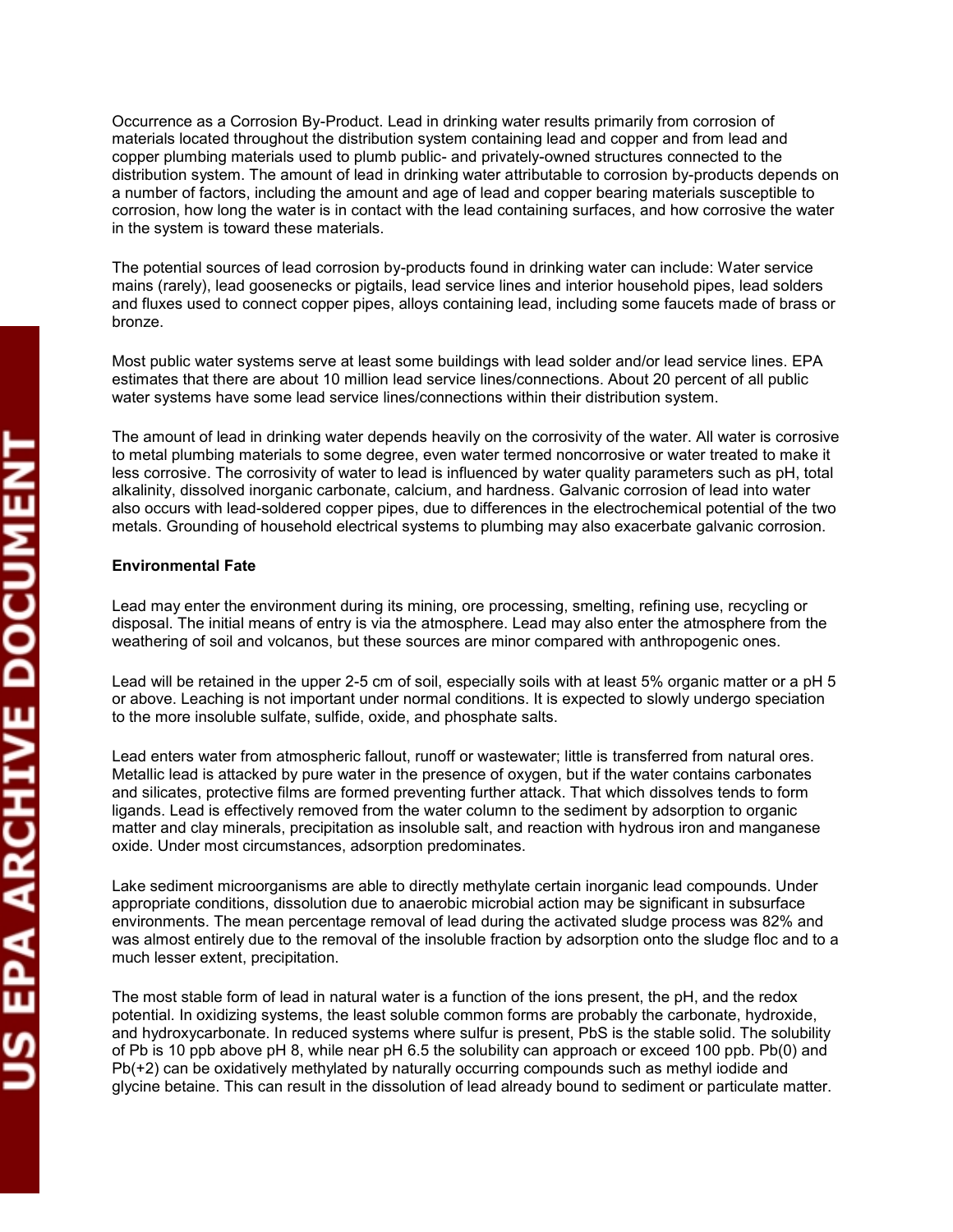Evidence suggests that lead uptake in fish is localized in the mucous on the epidermis, the dermis, and Lead does not appear to bioconcentrate significantly in fish but does in some shellfish such as mussels. scales so that the availability in edible portions do not pose a human health danger.

#### **Chemical/Physical Properties**

CAS Number: 7439-92-1

Color/ Form/Odor: Bluish-white, silvery, gray metal, lustrous when freshly cut.

Soil sorption coefficient: N/A; Low mobility in most soils, lowest at neutral pH and high organic matter.

Common Ores: sulfide-Galena; oxide-Lanarkite; carbonate-Cerrusite; sulfate-Anglesite

Bioconcentration Factor: Log BCFs for fish, 1.65; shellfish, 3.4<br>Solubilities:

 acetate- 443 g/L at 20 deg C carbonate- 0.0011 g/L at 20 deg C chromate- 0.2 mg/L nitrate- 376.5 g/L at 0 deg C oxide- 0.05 g/L at 20 deg C dioxide- insoluble phosphate- insoluble sulfate- 0.4 g/L sulfide- insoluble tetraethyl- 0.29 mg/L at 25 deg C thiocyanate- 0.5 g/L at 20 deg C arsenate- insoluble in cold water chloride- 10 g/L cold water thiosulfate- 0.3 g/L cold water

| <b>Other Regulatory Information</b>     |                |                                                                      |                        |
|-----------------------------------------|----------------|----------------------------------------------------------------------|------------------------|
| <b>Monitoring:</b>                      | For Lead       | <b>For Water Quality Parameters</b><br>Within the<br>At Entry to the |                        |
| &\$160:                                 | At Home Taps   | Distribution<br>System                                               | Distribution<br>System |
| <b>Monitoring Period</b>                |                |                                                                      |                        |
| Initial                                 | Every 6 months | Every 6 months                                                       | Every 6 months         |
| After corrosion<br>control installation | Every 6 months | Every 6 months                                                       | Every 2 weeks          |
| <b>Reduced monitoring</b>               |                |                                                                      |                        |
| - Conditional                           | Once a year    | Every 6 months                                                       | Every 2 weeks          |
| - Final                                 | Every 3 years  | Every 3 years                                                        | Every 2 weeks          |

#### **Analysis**

 EPA 800/4-83-043 239.2; 200.8; 200.9 **Analysis**<br>Reference Source Method Number **Reference Source** 

#### **Treatment/Best Available Technologies**

Source water: Ion exchange; lime softening; reverse osmosis; coagulation/filtration